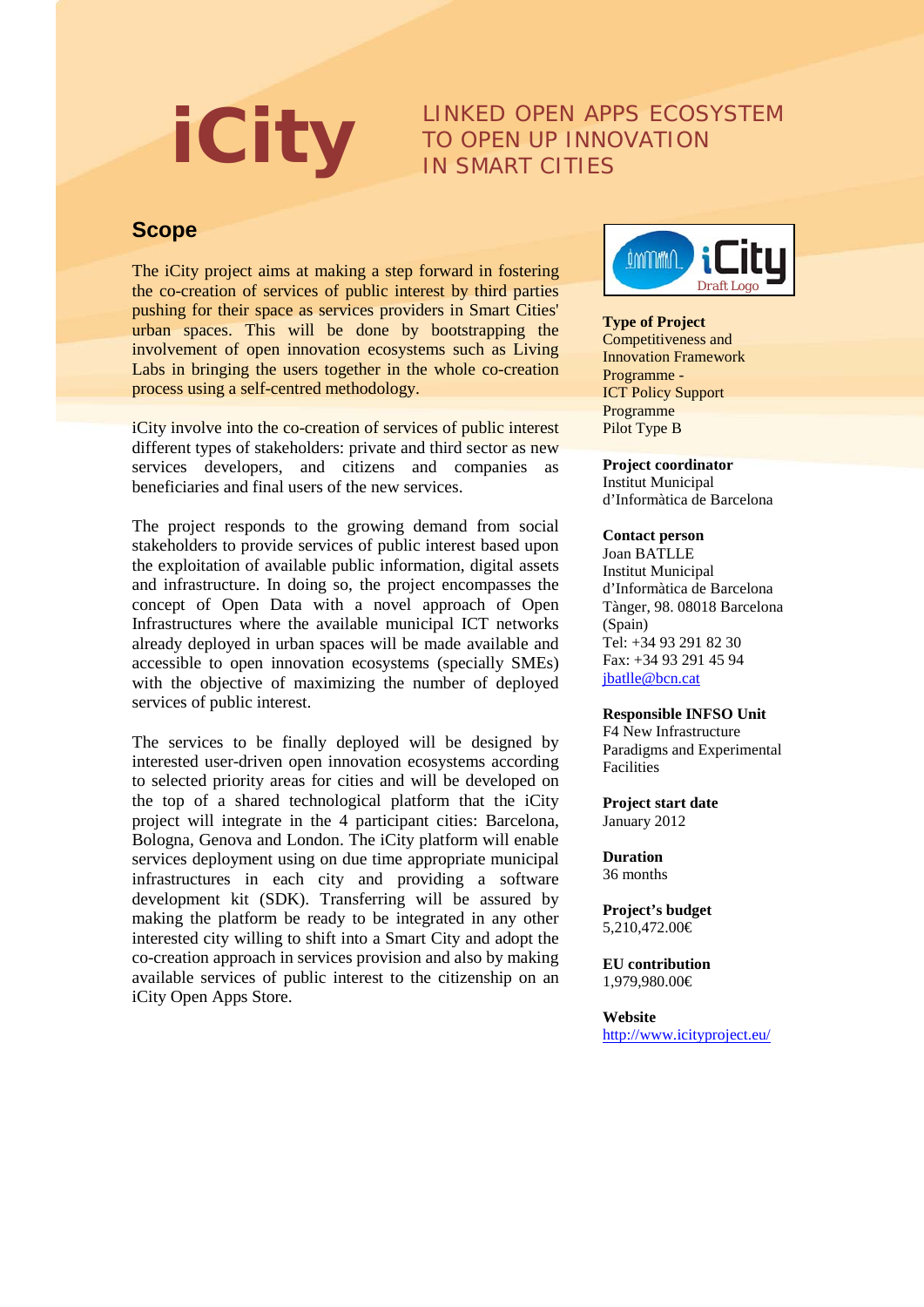# **Technical approach: the iCity platform**



*Figure: the iCity platform – logical view*

The iCity Platform will be aimed at industrializing the operations and management of the city to offer scalable, secure and robust services to the citizens and companies. The platform will enable innovation, integration and monetization of home and third party developed services. The iCity Platform is a combination of human and technical interactions through governance, Business Processes and Standardization of best practices and the use of Open data, as we strongly believe that it can't be just about technology

The iCity Platform will include the following features and capabilities:

- An advanced service delivery platform that is built on open standards.
- A rich set of common application infrastructure and business services to accelerate service creation and delivery.
- Integration with Operations support systems/business support systems (OSS/BSS) to enable (at scale) service orchestration, activation, service monitoring, maintenance, and billing.
- Quick integration with a wide variety of devices through a device abstraction framework.
- Quick integration with city applications using an application abstraction framework.
- A Portal for the end consumer and city operating personal.

The iCity Platform will explore its offering as a Platform-as-a-Service (PaaS) on the cloud, allowing anyone to build new applications to instantiate services of public interest using the SDK of the iCity Platform.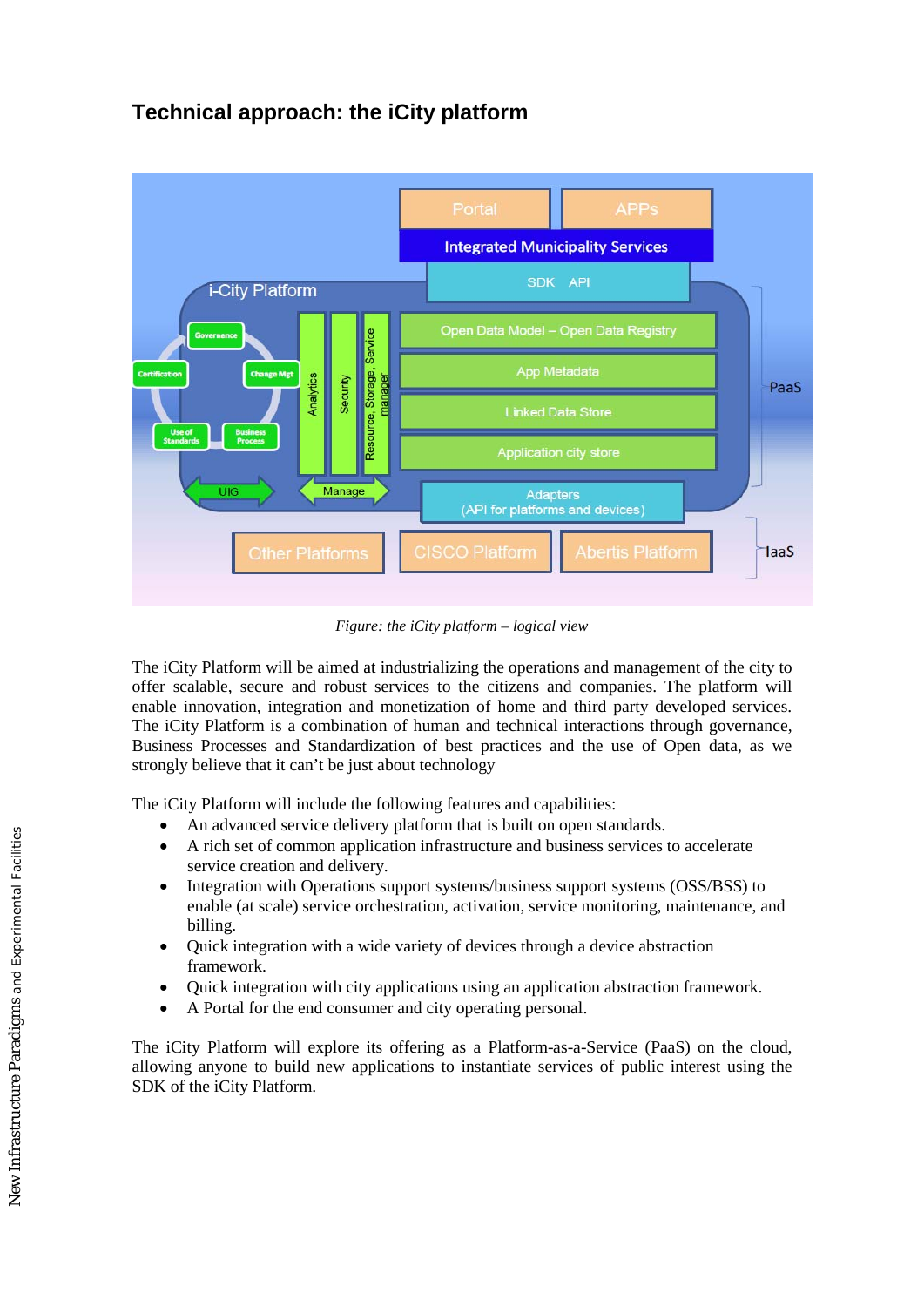## **Target outcomes and expected results**

The project intends to build up a Linked Open Apps Ecosystem based upon the vision of going beyond the already accepted concept of Linked Open Data towards the advent of a Linked Open Apps Ecosystem where public services are instantiated as public apps that valorise the combined digital assets of Linked Open Data and Urban Devices. The project is targeted towards the seamless integration of sensing, control and command functionalities available over public space, where apps will be developed to interact with a broad number of wired and wireless sensors and control devices deployed, therefore supporting a skin of "city sensing and acting" enabling dimension. Open Data will be generated upon these devices together with the already available open information as provided by public administrations.



*Figure: Project structure*

The iCity project intends to develop and deploy an operational approach to allow user-driven open innovation ecosystems to co-create, deploy, operate and exploit Internet-enabled public services or services of public interest in the public urban space in smart cities. That implies a shift in conventional city governance and concepts, as the project will allow for a significant transformation of the societal life in urban spaces. Its implementation will settle down the conditions for a more participative civic involvement as well as for the birth of hundreds if not thousands of services of public interest targeted to specific communities or in support of wellidentified collective needs.